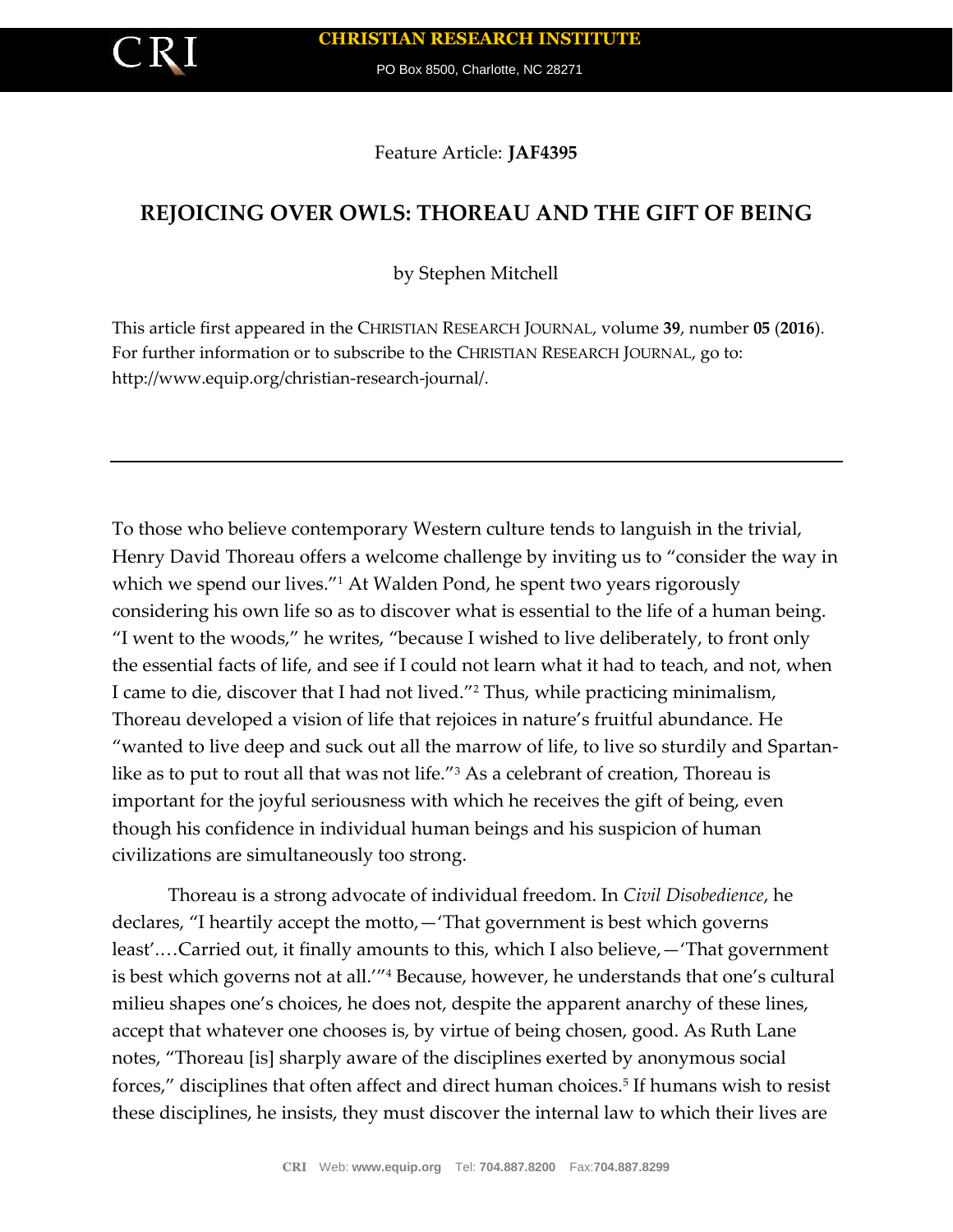meant to conform. Reflecting on the comte de Mirabeau, a French statesman who practiced robbery so as to understand how much courage was necessary to resist the society, Thoreau remarks, "It is not for a man to put himself in such an attitude to society, but to maintain himself in whatever attitude he find himself *through obedience to the laws of his being*"<sup>6</sup> (emphasis added). The man who obeys the law of his being—a law that Thoreau considers as *given* with human existence and discoverable by selfexamination—follows neither the whims of appetite nor the whims of government. Instead, he puts himself in harmony with "an instinct toward a higher, or as it is named, a spiritual life," a life that requires self-discipline rather than social discipline.<sup>7</sup>

# **INTERNALISM**

To achieve this harmony, a person must seek self-knowledge in solitude. As Thoreau observes, "In proportion as our inward life fails, we go more constantly and desperately to the post office [or to Twitter]. You may depend upon it, that the poor fellow who walks away with the greatest number of letters…has not heard from himself this long while."<sup>8</sup> For Thoreau, he who does not hear his inner voice cannot know the law of his own being. Consequently, he will be dominated by his society. So dominated, he will make choices that circumscribe his humanity, preventing the full development of his spiritual life.

T. S. Eliot, however, contends that Romantics such as Thoreau place too much confidence in this internal law: "The inner voice, in fact, sounds remarkably like…'doing as one likes.'…[one listens] to the inner voice, which breathes the eternal message of vanity, fear, and lust."<sup>9</sup> Absent objective moral or ontological criteria, whatever one reports as one's internal law must, ultimately, be accepted by others, selfreports being the only access one human being has to the internal states of another. Thus, however much Thoreau believes that his own inner law is consistent with universal morality, he teaches an internalism that shades easily into relativism.

# **ATTUNING TO THE PATTERN OF NATURE**

Despite this vulnerable ethical vision, Thoreau portrays the world as an ontologically good place where humans can dwell contentedly, even joyfully, given the right attunement of their faculties. In "Huckleberries," he observes, "The fields and hills are a table constantly spread.…They seem offered to us not so much for food, as for sociality, inviting us to picnic with Nature. We pluck and eat in remembrance of her. It is a sort of sacrament—a communion—the *not* forbidden fruits, which no serpent tempts us to eat"<sup>10</sup> (emphasis in original). Humans, however, do not often enjoy this fruit, because they cannot accept the abundance of nature as *given*. Instead, civilization trains them to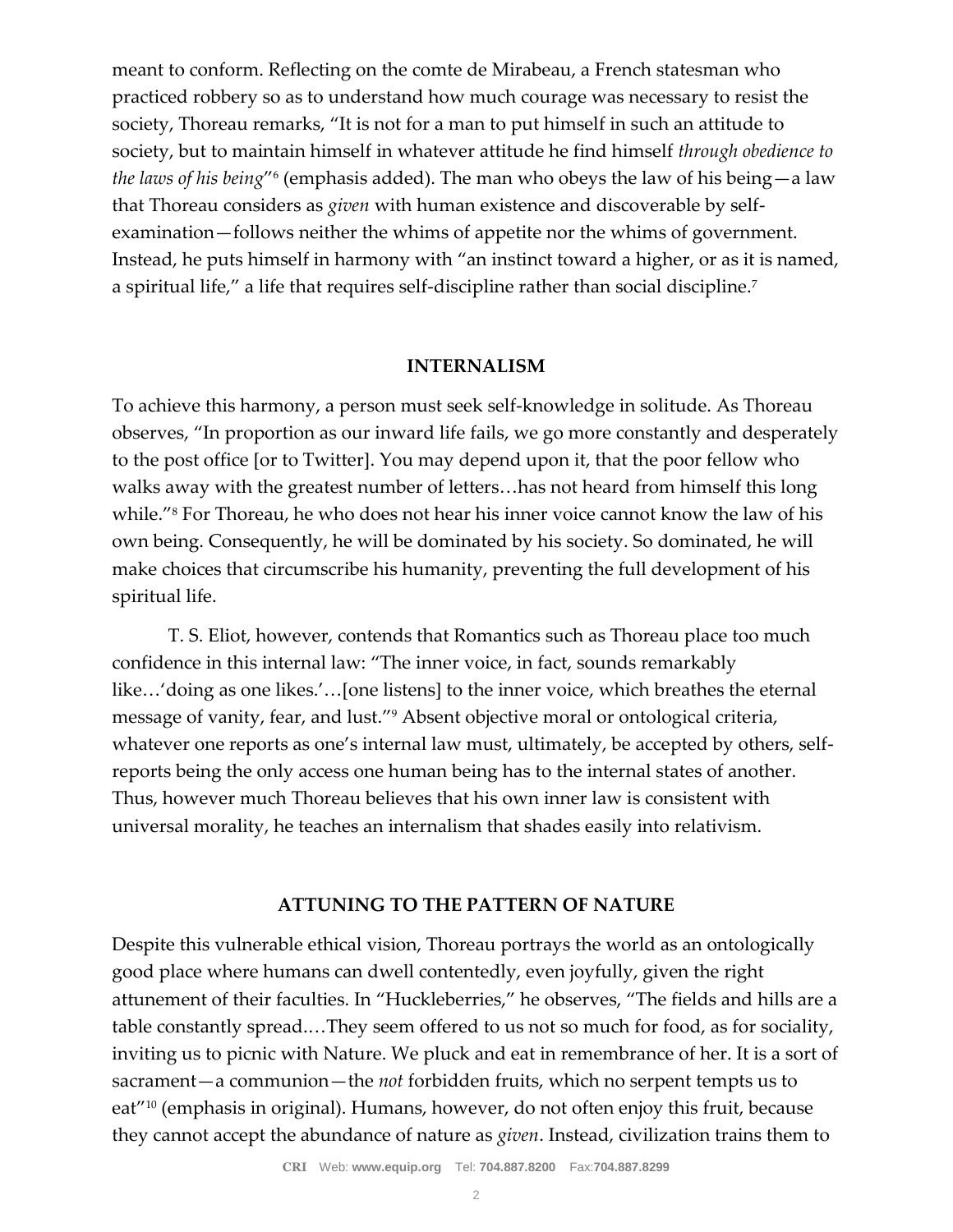seek power and security through ownership, fostering fake and artificial appetites rather than teaching them to see and accept the riches that nature provides. As theologian William Cavanaugh has argued, "Consumer culture is one of the most powerful systems of formation in the contemporary world.…it trains us to see the world in certain ways."<sup>11</sup> The contrast, for Thoreau, is stark: "Society is always diseased, and the best is most so. There is no scent in it so wholesome as that of pines, nor any fragrance so penetrating and restorative as the life-everlasting in high pastures."<sup>12</sup>

This tension between wilderness and civilization (or city) takes its strength from the conviction that concentrations of human beings concentrate human evil. Although probably accurate, this view is incomplete; for concentrations of human beings will concentrate all sorts of human qualities, good and evil. Thoreau overlooks the possibilities for good, claiming instead that "men are degraded when considered as the members of a political organization."<sup>13</sup> For him, nature is the more reliable place of purity. The woods are "temples not made with hands," temples that offer spiritual communion, provided one enters with a heart not wholly corrupted by society.<sup>14</sup> Thus Thoreau sees evil less as endemic to the human person than as the result of human civilization. His answer to human folly is a return to nature as the standard for human life. "The doctrines of despair, or spiritual or political tyranny or servitude, were never taught by such as shared the serenity of nature.…Nature has taken more care than the fondest parent for the education and refinement of her children."<sup>15</sup> According to Thoreau, humans attuned to the patterns of nature will discover both precedent and example for how to live a morally upright human life. "When I walk in the woods," he reports, "I am reminded that a wise purveyor has been there before me."<sup>16</sup> Nature, then, offers wisdom as antidote for civilized foolishness, cleansing humans from society's moral toxins. "For at the same time that we exclude mankind from gathering berries in our field," insists Thoreau, "we exclude them from gathering health and happiness and inspiration, and a hundred other far finer and nobler fruits than berries."<sup>17</sup>

# **SOURCES OF PURIFICATION**

In the Christian tradition, however, the wilderness does not reliably purify. To the contrary, it may be a place of steep temptation. It was in the wilderness, after all, that Jesus faced Satan, and the poet John Milton paints the wilderness as a place of assault: wild, aggressive, and tempestuous. In his vision (see *Paradise Regained*), the placidity that reigns in the heart of Jesus is that which He brings with Him.<sup>18</sup> In other words, the internal condition of Jesus' heart assures His peace, not the scenery. With such a necessary condition of inward purity, Thoreau would be sympathetic. "Love," he observes, echoing Milton, "can make a paradise within which will dispense with a paradise without."<sup>19</sup> Nevertheless, between Thoreau and the Christian tradition, there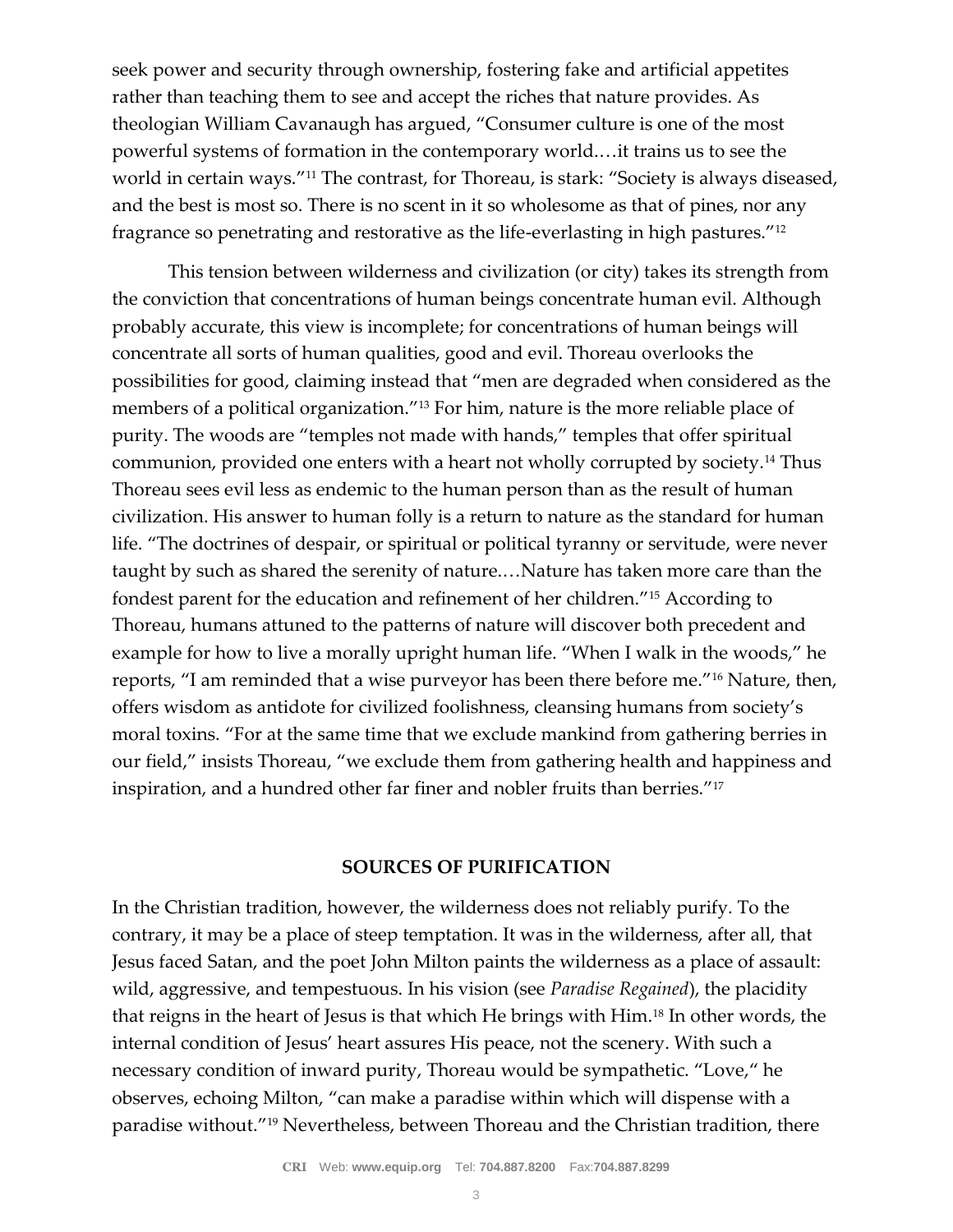remains an important difference. The Christian tradition teaches that the human fall wrought a universal moral corruption from which only Christ can purify. For Thoreau, however, purification is cyclical: one leaves society and goes into the woods where one is purified from civilization's toxins. The more time one spends in the woods, the more one is purified to receive the gifts of nature. By contrast, time spent in a town or city dulls one's receptivity to nature. Thus Thoreau develops a view of human beings in which the inner condition of the human subject determines his or her experience of the outer world, while the outer world determines the inner condition. "Only that day dawns to which we are awake," Thoreau insists.<sup>20</sup> The root of the trouble, though, is, for him, not the corrupted soul but the corrupted milieu. Of his own experience, he writes, "I am alarmed when it happens that I have walked a mile into the woods bodily, without getting there in spirit. In my afternoon walk, I would fain forget all my morning occupations and my obligations to society. But it sometimes happens that I cannot easily shake off the village."<sup>21</sup>

# **The City of Man and the City of God**

Because society (the village) pollutes the soul, a person who lives close to nature has a better chance of avoiding such pollution. By contrast, a person whose appetites are formed in the city hardly will find himself walking amidst abundance while in the woods.

He cannot recognize the gift. He cannot recognize the gift because civilizations tend to promote fortress thinking, an attitude linked in the Jewish- Christian tradition with Cain, the first murderer. According to Jacques Ellul, Cain, the first in Scripture to build a city, did so to protect himself from retribution for the murder of Abel or from similar assaults. "Cain is completely dissatisfied with the security granted to him by God, and so he searches out his own security.…from the world, hostile since Abel's murder."<sup>22</sup> Therefore, concludes Ellul, "the city is the direct consequence of Cain's murderous act and of his refusal to accept God's protection."<sup>23</sup>

In building his city, Cain is responding to human existence as transformed by human violence.<sup>24</sup> Cities are, therefore, troubled institutions in the Jewish-Christian tradition, troubled but not the origin of trouble. Consequently, the Christian tradition offers hope for cities. In the Old Testament, God chooses Jerusalem, a human city, to be His own particular city, one whose failures point us to the New Jerusalem described in Revelation.<sup>25</sup> Augustine argues in *City of God* that, fundamentally, there are two cities one of man and one of God; and Ellul argues further that the City of Man is slated, as part of redemption, to be transformed into the City of God.<sup>26</sup> Thus Christians have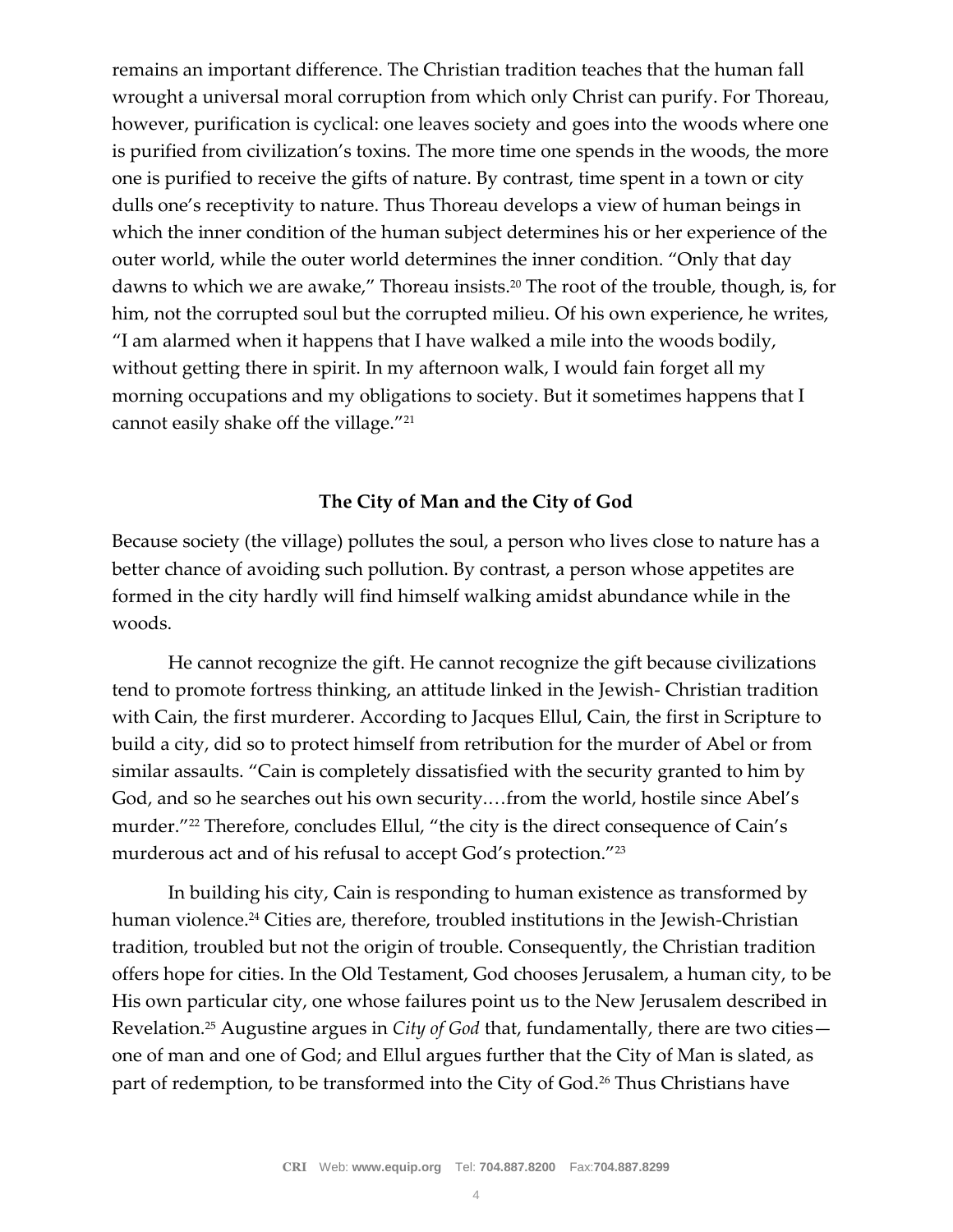strong warrant *not* to abandon the cities, *not* to see in them the locus of human evil, and *not* to see in nature the perfect antidote to human folly.

Yet we also have strong warrant to see—as Thoreau does—deep wisdom in nature and to find in its provisions deep satisfaction. "The heavens," hymns the Psalmist, "declare the glory of God/and the sky above proclaims his handiwork."<sup>27</sup> To Thoreau who exclaims, "I rejoice that there are owls," we ought reply, "I rejoice with you!"<sup>28</sup>

Thoreau never professed Christian faith, perhaps because he thought Christianity too polluted by materialism, perhaps because he could not or did not want to believe that humans are so radically fallen as this faith teaches. Yet he remains compelling for his conviction that he obeys a moral law that is superior to human law or social convention, a conviction that (so long as it holds) prevents society from becoming absolute even as it prevents the individual from making a law of his own whims.<sup>29</sup> Possessed of deep gratitude for the created world, he has much to teach us about how to receive the gift of being unencumbered by fears that lead to greed, violence, and injustice. He invites us instead to live deliberately, our souls attuned to nature's wisdom, rejoicing with him for the gift of owls.

**Stephen Mitchell** lives near Charlotte, North Carolina. He is a PhD student in humanities.

#### **NOTES**

- 1 Henry David Thoreau, "Life Without Principle," *Walden and Other Writings*, ed. Joseph Wood Krutch (Toronto and New York: Bantam Books, 1982), 355.
- 2 Henry David Thoreau, *Walden* (Boston: Beacon Press, n.d.), 85.
- 3 Ibid.
- 4 Thoreau, "Civil Disobedience" in *Walden and Other Writings*, 85.
- 5 Ruth Lane, "'Aloof' from the State: Thoreau on Self-Government," *The Review of Politics* 67, 2 (Spring, 2005): 291.
- 6 *Walden*, 302.
- 7 Ibid., 197.
- 8 Thoreau, "Life Without Principle," 366.
- 9 T. S. Eliot, "The Function of Criticism," *Selected Essays: New Edition* (New York: Harcourt, Brace and Company, 1950), 16.
- 10 Henry David Thoreau, "Huckleberries," *Henry David Thoreau: Collected Essays and Poems* (N.p.: The Library of America, 2001), 489.
- 11 William T. Cavanaugh, *Being Consumed: Economics and Christian Desire* (Grand Rapids: William B. Eerdmans, 2008), 47.
- 12 Thoreau, "Natural History of Massachusetts," *Collected Essays and Poems*, 22.